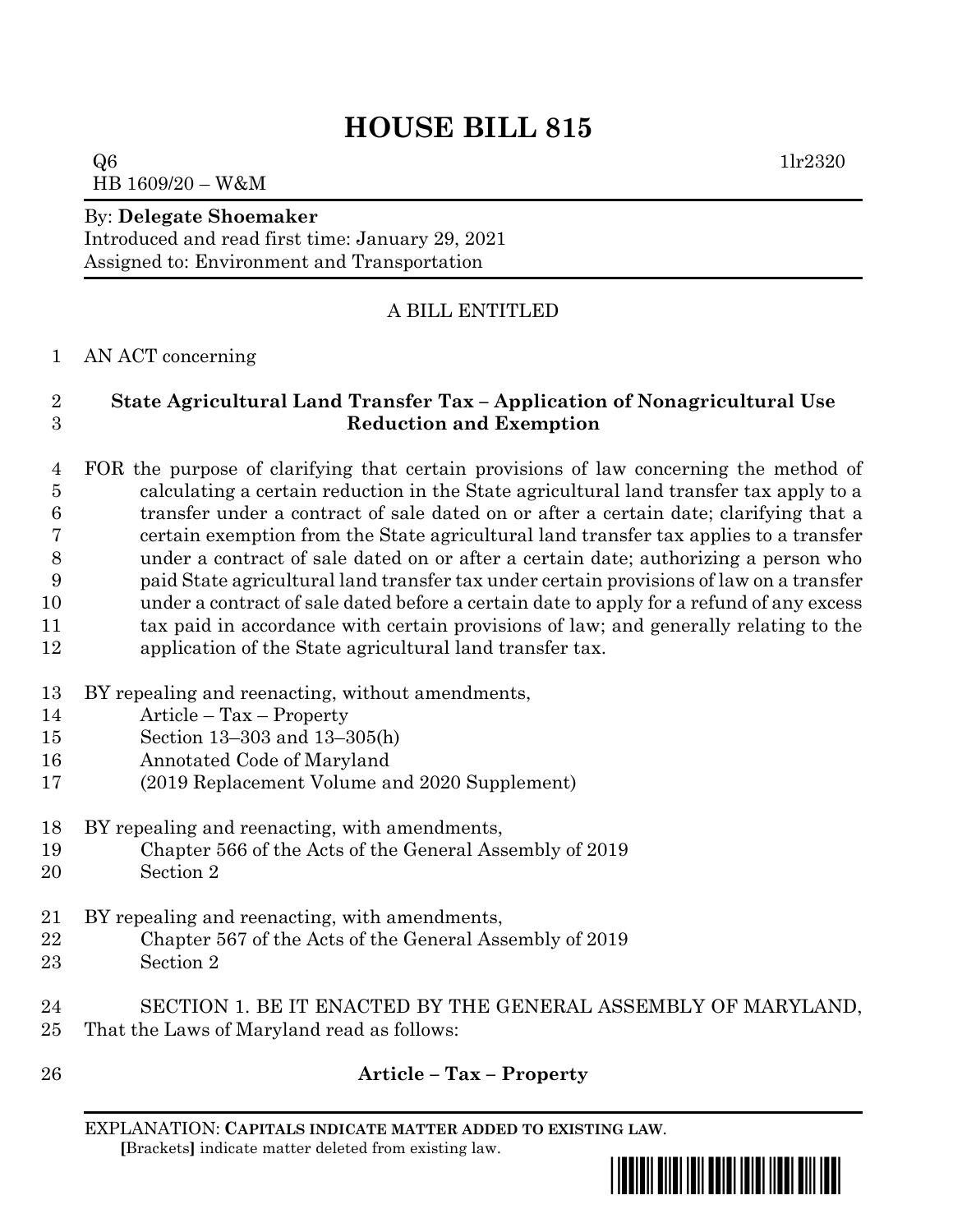#### **HOUSE BILL 815**

 13–303. (a) The agricultural land transfer tax applies at the following rates: (1) for a transfer of 20 acres or more of agricultural land, 5%; (2) except as provided in item (3) of this subsection, for a transfer of less than 20 acres of agricultural land assessed for agricultural use or as unimproved agricultural land, 4%; or (3) for a transfer of less than 20 acres of agricultural land assessed as improved agricultural land or agricultural land with site improvements, 3%. (b) If an instrument of writing is subject to different rates of agricultural land transfer tax under subsection (a) of this section, the total agricultural land transfer tax due is computed separately for each portion of agricultural land to which a different rate applies. 13 (c) Except as provided by  $\S 13-305(b)(2)$  or (c)(4) of this subtitle, the agricultural land transfer tax determined under subsection (a) or subsection (b) of this section is reduced by: (1) 25% if property tax on the agricultural land was paid on the basis of any assessment other than the farm or agricultural use assessment under § 8–209 of this article for 1 full taxable year before a transfer; (2) 50% if property tax on the agricultural land was paid on the basis of 20 any assessment other than the farm or agricultural use assessment under  $\S 8-209$  of this article for 2 full consecutive taxable years before a transfer; and (3) 65% if property tax on the agricultural land was paid on the basis of any assessment other than the farm or agricultural use assessment under § 8–209 of this article for 3 or more full consecutive taxable years before a transfer. (d) (1) Except as provided in paragraph (2) of this subsection, in addition to the agricultural land transfer tax, a surcharge in an amount equal to 25% of the tax determined under subsections (a) through (c) of this section is imposed on an instrument of writing that transfers title to agricultural land. (2) The surcharge imposed under paragraph (1) of this subsection does not apply to an instrument of writing that transfers property of 2 acres or less to be improved to a child or grandchild of the owner. (e) When determining the rate of the agricultural land transfer tax to be imposed under subsection (a) or (b) of this section, the amount of agricultural land transferred that 34 is exempt from the tax in accordance with  $\S$  13–305 of this subtitle may not be included in